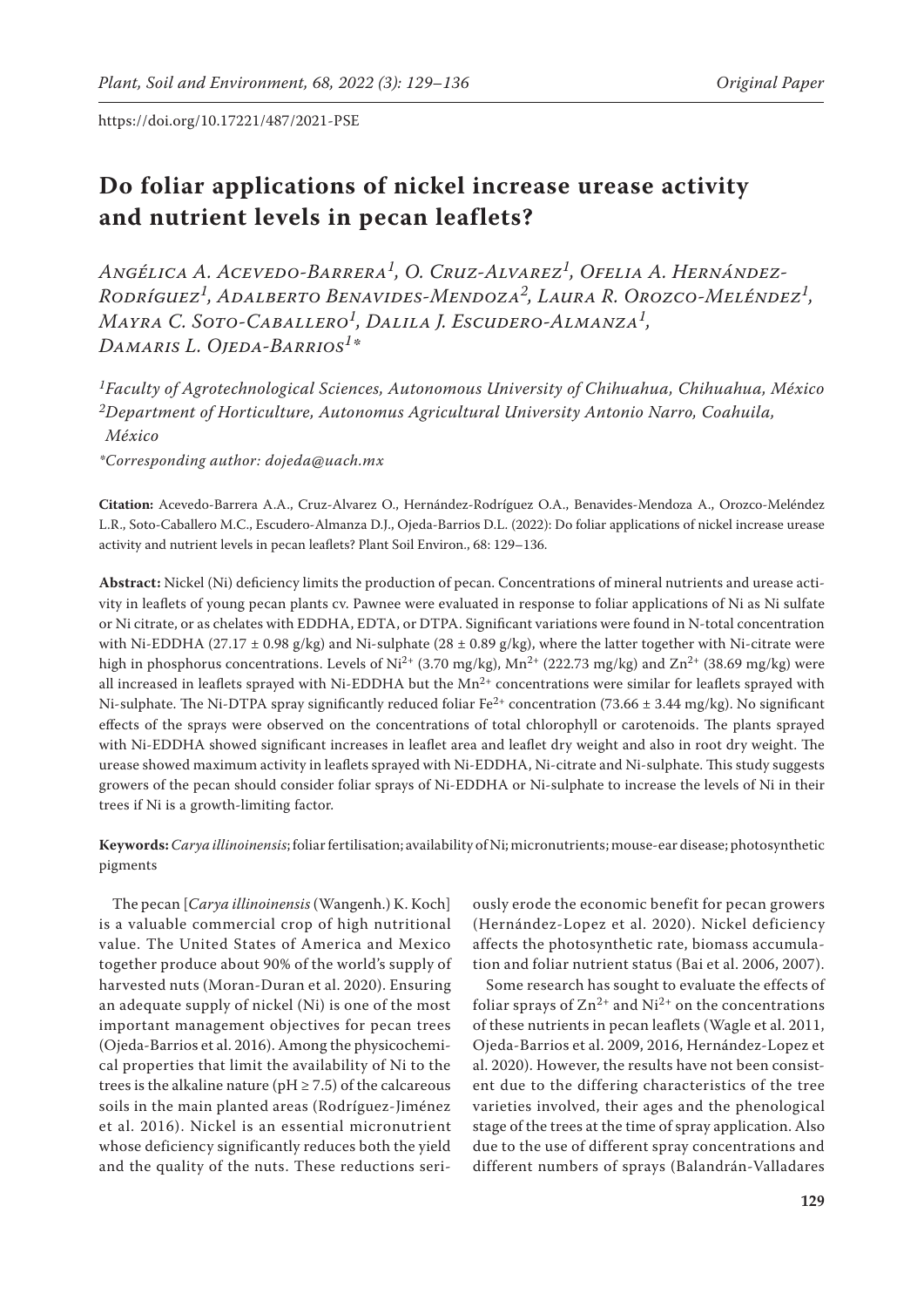et al. 2021). There has also been an underlying variation arising from differences in nutrient sufficiency associated with the trees' alternate bearing behaviour and with the different geographical locations (microclimates, soils, etc.) of the production areas (Pond et al. 2006).

Uptake rates and costs (spray concentrations  $\times$  spray numbers) also affect the supply of optimal levels of mineral nutrients along with the application method. One of the most efficient modes of Ni application is *via* foliar sprays (Aburto-González et al. 2021, Niu et al. 2021). Nickel is usually applied to mature pecan trees as a foliar spray but a wide range of Ni sources has been employed, including the lignosulphonate, sulphate, oxide, chloride, citrate and various chelates (Rodríguez-Jiménez et al. 2016). Thus the use of chelating agents, e.g., EDTA, DTPA, EDDHA, has been found to be an efficient way to correct Ni deficiencies in pecan trees in calcareous soils, by promoting the uptake, transport and storage of  $\text{Zn}^{2+}$  due to the ability of these agents to complex with metal ions, including with  $Zn^{2+}$ , ions and so improve their performance in soils of different pH (Bai et al. 2007, Lucasynski-Carlim et al. 2019). However, the use of chelating agents in agriculture is limited by their high cost, so is economic only with fruits and vegetables of high market value (Niu et al. 2021). Thus, from a commercial perspective, the optimal solution in any particular circumstance is the one that obtains the maximum economic gain for the least additional cost.

Fertilisation programs for pecan consider nitrogen (N) and  $\text{Zn}^{2+}$  as the two nutrient supplements that offer the greatest economic benefit. However, Ni<sup>2+</sup> deficiency inhibits the activity of urease and so reducing the conversion of urea to  $\mathrm{NH}_4^+$  ions and potentially inducing chlorosis and even necrosis of the leaflets. In addition,  $Ni^{2+}$  deficiency is also associated with the visual symptom "mouse ear", which arises from a disruption of amino acid metabolism and the citric acid cycle (de Queiroz-Barcelos et al. 2017, Moran-Duran et al. 2020). Urease is a ubiquitous enzyme that contains two  $Ni<sup>2+</sup>$  ions in its structure in its active site (Lucasynski-Carlim et al. 2019, Hernández-López et al. 2020). On the other hand, the synthesis and function of other enzymes protecting against oxidative stress (e.g., hydrogenase, carbon monoxide dehydrogenase, nickel superoxide dismutase) are also affected by Ni supply (Polacco et al. 2013). Nickel availability has also been shown to affect the concentration of urea, and the dry matter and total N in wheat (*Triticum aestivum* L.), soybean

(*Glycine max* L.), rapeseed (*Brassica napus* L.), zucchini (*Cucurbita pepo* L.) and sunflower (*Helianthus annuus* L.) (Almanza et al. 2009, Ghasemi et al. 2013).

As previously noted, Ni can be applied as a chelate. However, there are few studies that report its physiological behaviours when applied as a foliar spray to seedlings and young plants, including to pecan. In past years, the body of information on the application of foliar sprays of chelated Fe<sup>2+</sup>,  $\text{Zn}^{2+}$  and  $\text{Ni}^{2+}$ to adult trees has increased (Ojeda-Barrios et al. 2009, 2016). However, the responses to applications of Ni to seedlings and young plants can be masked by various anatomical and morphological conditions. In other cases, the results are inferred from applications to pecan of Ni-sulphate, one of the most accessible and inexpensive sources of Ni. The objective of this study was to evaluate the concentrations of mineral nutrients and urease activity in leaflets of young plants of cv. Pawnee pecan in response to foliar applications of Ni as Ni-sulphate, or Ni-citrate or as chelates with EDDHA, EDTA or DTPA.

# **MATERIAL AND METHODS**

**Study area, plant material and crop management.** The study was carried out from December 2018 to June 2019 in a greenhouse at the Faculty of Agrotechnological Sciences from the Autonomous University of Chihuahua (UACH), Mexico. The experiment starts with the collection of seeds from 10-year-old pecan trees cv. Pawnee in Chihuahua, Mexico (27°06'16"'N and 104°56'09"W; 1 321 m a.s.l.). The site's mean annual temperature is 18.6 °C and the mean annual precipitation is 369.8 mm (García 2004). The seeds were scarified with tap water for three days and sown in the sand as the substrate. They were irrigated every three days for 54 days (the time to emergence). The young seedlings (about 2 months old) were then transplanted into the sand in black polyurethane bags  $(0.5 \text{ m}^3)$ , one seedling per bag.

Mineral nutrition was supplied to the bags every three days using 1.2 L per bag of a solution containing (mmol/L): 6 NH<sub>4</sub>NO<sub>3</sub>, 1.6 K<sub>2</sub>HPO<sub>4</sub>, 2.4 K<sub>2</sub>SO<sub>4</sub>, 4.0 CaCl<sub>2</sub>⋅2 H<sub>2</sub>O, 1.4 MgSO<sub>4</sub> and (µmol/L) 5 Fe-EDDHA, 2 MnSO<sub>4</sub>∙ H<sub>2</sub>O, 1 ZnSO<sub>4</sub>, 0.25 CuSO<sub>4</sub>⋅5 H<sub>2</sub>O, 0.3 (NH<sub>4</sub>), 6 MO<sub>7</sub>O<sub>24</sub>⋅4 H<sub>2</sub>O and 0.5 H<sub>3</sub>BO<sub>3</sub>. The pH of the solution was 5.8 and the electrical conductivity (EC) was 2.7 dS/m.

Three foliar Ni applications were made – on April 12, April 26 and May 10, 2019 – when the young plants were about five or six months old and were of height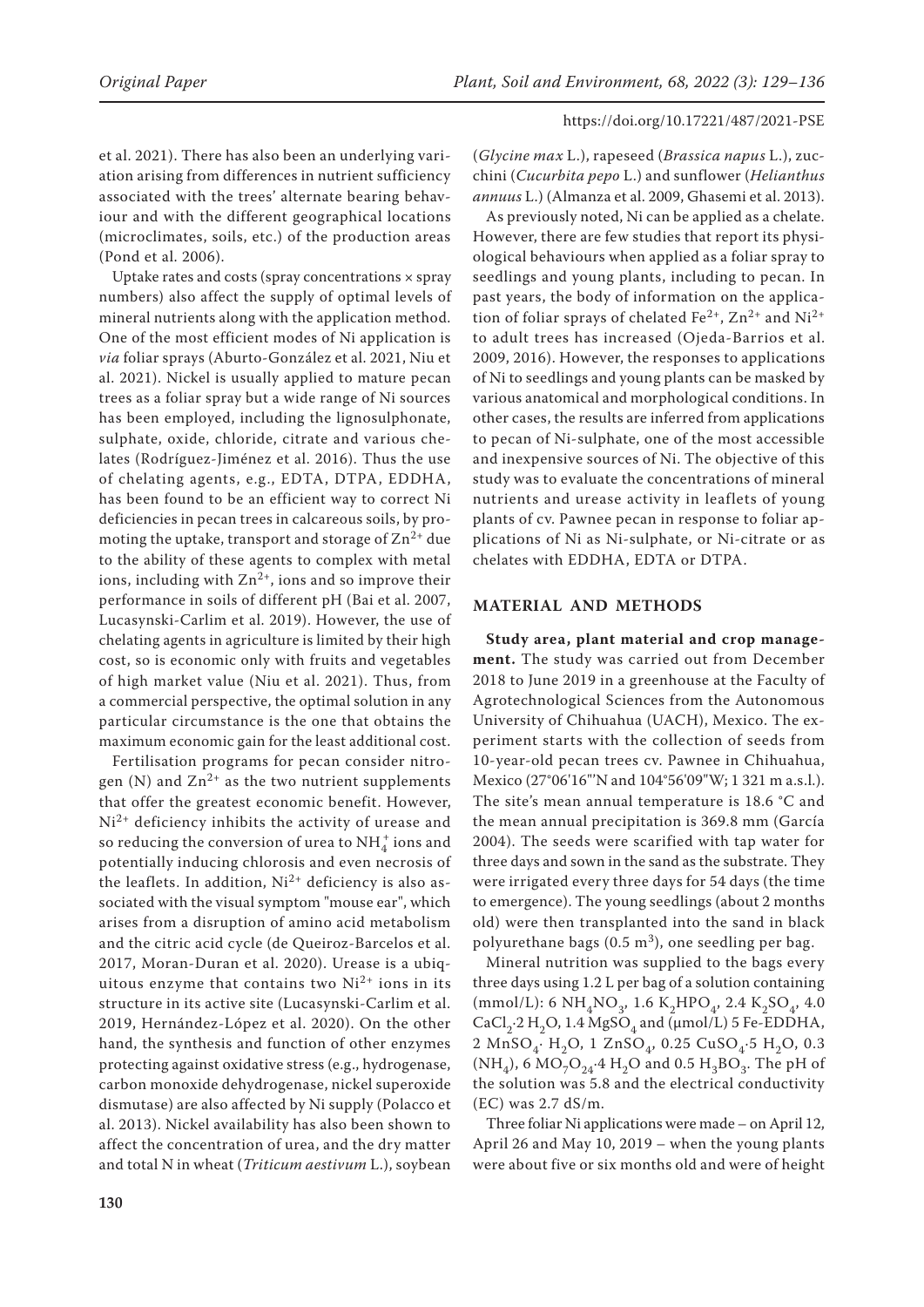$26.5 \pm 2$  cm and base stem diameter  $2.85 \pm 0.5$  cm. Each canopy was sprayed with the appropriate Ni treatment solution using an atomiser spray (1.5 L). Spraying was continued to wetness but stopped before run-off so as not to contaminate the hydroponic solution or of the soil or the roots. To avoid any contact with the soil, each plant was sprayed separately, and a plastic film was used to cover the top of each pot before the spraying.

There were five Ni treatments  $(T)$ , with the Ni<sup>2+</sup> supplied as reagent grade NiSO<sub>4</sub>⋅7 H<sub>2</sub>O, and water control (C). The treatments were T1 NiSO<sub>4</sub> chelated with DTPA (Ni(II)-DTPA), T2 NiSO<sub>4</sub> chelated with EDTA (Ni(II)-EDTA), T3 NiSO<sub>4</sub> chelated with EDDHA (Ni(II)-EDDHA), T4 Ni-sulphate with no chelating agent and T5 Ni-citrate with no chelating agent. The water control contained no  $Ni<sup>2+</sup>$  and no chelating compound. The five Ni sprays each contained 25 mg  $Ni^{2+}/L$  and were pH adjusted to 6.0. The five sprays and the water control, all contained 1 mL/L of the surfactant INEX-ATM (Cosmocel®, Guadalajara, Mexico) to render coverage and penetration more uniform. The experiment was established in a completely randomised design with six replications per treatment.

**Sampling and foliar concentration of nutrients.** The leaflets were harvested and promptly transported for analysis to the Plant Nutrition Laboratory of the Faculty of Agrotechnological Sciences, Chihuahua, Mexico. A triple wash of the leaves was first carried out with tap water, then with a 4 mol/L solution of HCl and then with deionised water. Surface moisture was completely removed from the leaflets by blotting at room temperature and the leaflets were then dried to constant weight in a ventilated oven (Heratherm VCA 230®, Thermo Scientific, Waltham, USA) at 70 °C for 24 h. Each sample was then homogenised in a mill (Willey R-TE-650/1, with a 1 mm mesh, Tecnal, São Paulo, Brazil). The concentrations of the cations  $K^+$ ,  $Ca^{2+}$ ,  $Mg^{2+}$ ,  $Fe^{2+}$ ,  $Mn^{2+}$ ,  $Cu^{2+}$ ,  $Zn^{2+}$  and  $Ni^{2+}$  were determined following triacid digestion (HNO<sub>3</sub>, HClO<sub>4</sub> and  $H_2SO_4$ ) (25 mL of the mixture in a 10:10:25 ratio). Total N was assayed by the micro-Kjeldahl method. In all cases, an atomic absorption spectrophotometer was used (Thermo Scientific Analysis 3000®, Thermo Scientific, Waltham, USA). The total-P concentration was determined by the ammonium-molybdate vanadate colourimetric method (Wagle et al. 2011).

**Total chlorophyll (TChl), total carotenoids (TC), leaflet area (LA), leaflet dry weight and root dry weight.** Extraction and quantification of photosyn-

thetic pigments (TChl and TC) were carried out by the method of Wellburn (1994). Briefly, samples were placed in 100 mL flasks with 80% acetone. Absorbance was recorded at 665, 653 and 470 nm using a UV/visible spectrophotometer (Lambda 25®, PerkinElmer, Waltham, USA). The results are expressed in μg/g. The leaf area was measured using a leaf area meter (CI-202®, Cid Bio-Science, Camas, USA). For dry weight, samples were dried for 72 h at 70 °C in a drying oven (Heratherm VCA 230®, Thermo Scientific, Waltham, USA). The dry weight (g) was determined using a (0.01 g) portable electronic balance (Scout® Pro SP202, Ohaus, Nänikon, Switzerland).

**Urease activity (E.C. 3.5.1.5).** Urease extraction and analysis was carried out using the method described by Ojeda-Barrios et al. (2016) with slight modifications. Briefly, 0.5 g of fresh tissue was placed in a test tube with 5 mL of  $KH_{2}PO_{4}$  100 mmol at pH 7.5 and propanol (5%) with 0.2 mol/L urea. The tube was subjected to a continuous vacuum for 5 min at 30 mm Hg and incubated in a water bath at 100 °C for 3 min. Quantification of the released ammonia was carried out with 1 mL of the extract to which 6 mL of  $KH_{2}PO_{4}$ -100 mmol (pH 7.5), 4 mL of (15%) salicylate-nitroprusside-Na and 2 mL of 5.35% Na hypochlorite were added. The mixture was incubated for 20 min at 37 °C in the dark. The absorbance of samples with urea and without urea at 560 nm was recorded against an  $\mathrm{NH}_4^+$  standard. Enzyme activity was expressed as  $\mu$ mol NH<sup>+</sup>/min/g.

**Statistical analyses.** Prior to statistical analysis, the raw data were subjected to tests for homogeneity of variance using the Levane test and when heterogeneity was detected, they were transformed with log<sub>10</sub> (Sokal and Rohlf 1995). A multiple analysis of variance and a comparison of means were carried out with a Tukey's test ( $P \le 0.05$ ). The degree of association between the parameters evaluated was determined by a Pearson's correlation analysis. In all cases, statistical analysis software SAS version 9.3 was used (SAS Institute Inc., North Carolina, USA).

# **RESULTS AND DISCUSSION**

**Foliar nutrient concentration.** The concentrations of nutrients in the leaflets is shown in Table 1. Good mineral nutrition is critical for yield and quality in pecan (Smith et al. 2012). Ni-EDDHA and Ni-sulphate both significantly increased total N concentration, with values varying between  $27.17 \pm$ 0.98 (1.14 g/plant) (Ni-EDDHA) and  $28 \pm 0.89$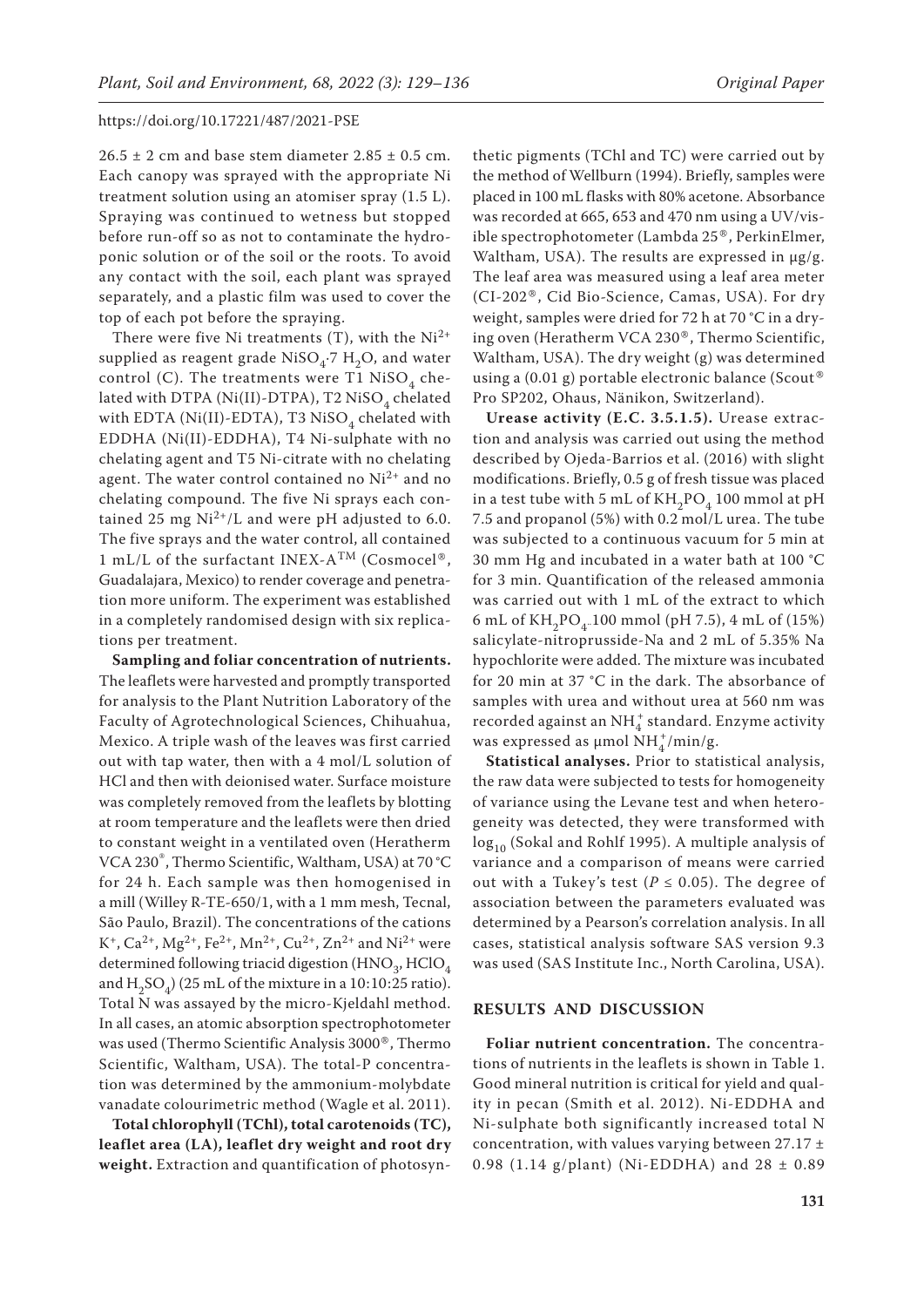|             | Macronutrient (g/kg)           |                                 |                              |                                 |                               |  |  |  |
|-------------|--------------------------------|---------------------------------|------------------------------|---------------------------------|-------------------------------|--|--|--|
| Treatment   | N-total                        | $\mathbf{P}$                    | $K^+$                        | $Ca^{2+}$                       | $Mg^{2+}$                     |  |  |  |
| Control     | $19.83 \pm 2.14^d$             | $1.88 \pm 0.37$ <sup>bc</sup>   | $5.67 \pm 0.51^{\rm b}$      | $8.37 \pm 0.31$ <sup>c</sup>    | $2.40 \pm 0.24$ <sup>d</sup>  |  |  |  |
| Ni-DTPA     | $24.00 \pm 1.79$ <sup>c</sup>  | $1.63 \pm 0.23$ <sup>bc</sup>   | $6.10 \pm 0.54^b$            | $15.36 \pm 3.25^{\circ}$        | $2.70 \pm 0.14^{cd}$          |  |  |  |
| Ni-EDTA     | $25.00 \pm 2.00^{bc}$          | $1.55 \pm 0.16^c$               | $5.75 \pm 0.22^b$            | $13.91 \pm 2.20^a$              | $3.15 \pm 0.23$ <sup>ab</sup> |  |  |  |
| Ni-EDDHA    | $27.17 \pm 0.98$ <sup>ab</sup> | $1.72 \pm 0.18$ <sup>bc</sup>   | $7.20 \pm 0.15^a$            | $13.18 \pm 3.29$ <sup>ab</sup>  | $3.42 \pm 0.25^a$             |  |  |  |
| Ni-sulphate | $28.00 \pm 0.89$ <sup>a</sup>  | $2.08 \pm 0.41$ <sup>ab</sup>   | $5.62 \pm 0.23^b$            | $9.66 \pm 0.85^{bc}$            | $3.00 \pm 0.26$ <sup>bc</sup> |  |  |  |
| Ni-citrate  | $23.67 \pm 1.21$ <sup>c</sup>  | $2.47 \pm 0.05^a$               | $4.70 \pm 0.14$ <sup>c</sup> | $13.71 \pm 2.39$ <sup>ab</sup>  | $2.73 \pm 0.34$ <sup>cd</sup> |  |  |  |
|             |                                | Micronutrient (mg/kg)           |                              |                                 |                               |  |  |  |
|             | $Ni2+$                         | $Fe2+$                          | $Cu2+$                       | $Mn^{2+}$                       | $Zn^{2+}$                     |  |  |  |
| Control     | $1.79 \pm 0.13$ <sup>c</sup>   | $96.50 \pm 19.48$ <sup>a</sup>  | $6.92 \pm 0.38$ <sup>a</sup> | $175.61 \pm 3.50$ <sup>d</sup>  | $20.35 \pm 0.89^e$            |  |  |  |
| Ni-DTPA     | $2.87 \pm 0.68$ <sup>bc</sup>  | $73.66 \pm 3.44^b$              | $7.08 \pm 0.49$ <sup>a</sup> | $206.47 \pm 4.25^{\rm bc}$      | $25.64 \pm 0.83^{\rm d}$      |  |  |  |
| Ni-EDTA     | $3.03 \pm 0.48^b$              | $78.00 \pm 17.96$ <sup>ab</sup> | $7.00 \pm 1.22^a$            | $197.11 \pm 7.26^b$             | $24.26 \pm 0.51$ <sup>d</sup> |  |  |  |
| Ni-EDDHA    | $3.70 \pm 0.05^a$              | $83.50 \pm 5.88$ <sup>ab</sup>  | $8.16 \pm 1.69^{\rm a}$      | $222.73 \pm 2.85^a$             | $38.69 \pm 0.29$ <sup>a</sup> |  |  |  |
| Ni-sulphate | $3.45 \pm 0.05^{\rm b}$        | $79.16 \pm 5.85$ <sup>ab</sup>  | $6.66 \pm 0.93$ <sup>a</sup> | $217.66 \pm 1.84$ <sup>a</sup>  | $34.22 \pm 2.27^b$            |  |  |  |
| Ni-citrate  | $3.05 \pm 0.46^b$              | $93.00 \pm 5.83$ <sup>ab</sup>  | $6.50 \pm 1.41$ <sup>a</sup> | $174.96 \pm 15.75$ <sup>d</sup> | $28.53 \pm 1.61$ <sup>c</sup> |  |  |  |

Table 1. The concentration of foliar nutrients in young pecan plants of cv. Pawnee sprayed with nickel

Mean values  $\pm$  standard deviation ( $n = 6$ ); values with the same letters within each column do not differ significantly (*P* ≤ 0.05; Tukey's test); DTPA – diethylene-triamine penta-acetic acid; EDTA – ethylene diamine-tetra-acetic acid; EDDHA – ethylene-diamine-di-(o-hydroxyphenylacetic acid); Ni – nickel

(1.03 g/plant) g/kg (Ni-sulphate), respectively. This suggests increased stimulation of the activity of urease with the hydrolysis of urea and the consequently increased availability of N (Moran-Duran et al. 2020). Foliar deficiency for  $Ni^{2+}$  in pecan is associated with decreased N metabolism (Bai et al. 2006). Furthermore, an antagonistic relationship between divalent ions such as  $Zn^{2+}$  and  $Cu^{2+}$  can be indicated (Wagle et al. 2011). Freitas et al. (2019) when applying Nisulphate observed increased yield and growth in soybean, which indicates improved functioning of N metabolism induced by Ni fertilisation. The Ni-EDDHA indicates a higher affinity for  $Ni<sup>2+</sup>$  and an increase in uptake and transport (Niu et al. 2021). Among the traditional sources of  $Ni<sup>2+</sup>$  is Ni-sulphate, whose outstanding characteristics are high solubility and a near-neutral pH (6.0–6.5). These make it an excellent source of Ni for plants. The values found in this study for foliar total-N are in the range of "Ni sufficiency" as reported for pecan by Pond et al. (2006) and Smith et al. (2012). On the other hand, working with cv. Squirrel Delight pecan, Hernández-López et al. (2020) reported a reduction in the concentration of total-N with foliar applications of  $Ni<sup>2+</sup>$  for doses of 100, 150, 200 and 250 mg/L of Speedfol Pecano  $SP^{\circledast}$  (Ni-oxide), a result attributed to a dilution effect induced by the increase in foliar area.

The leaflets treated with Ni-sulphate and Ni-citrate allow us to observe variation in the concentrations of P (2.08  $\pm$  0.41 (0.08 g/plant) (Ni-sulphate) and 2.47  $\pm$ 0.05 (0.08 g/plant) g/kg (Ni-citrate), respectively. However, the values found for P in our experiment were in the range of P sufficiency (Pond et al. 2006). These results could be linked to the synergistic effect of Ni with N and P through the citric acid pathway that induces sprouting, biomass accumulation and fruit-set in pecan (Ojeda-Barrios et al. 2016). The foliar application of Ni as Ni-sulphate showed variable effects as it has with soybean (*Glycine max* L.), where no change was observed in P concentration. However, N did show an increase (de Queiroz-Barcelos et al. 2017). In cv. Apache pecan seedlings, P concentration increased after 100 mg/L of Ni (Ni-sulphate) was sprayed (de Oliveira et al. 2021). On the other hand, in umbu (*Spondias tuberosa* Arr.) after applying 0.03 mmol/L of Ni-sulphate in the nutrient solution, Neves et al. (2007) found an increase in the foliar concentration of P.

A significant response to the application of Ni-EDDHA was observed in foliar concentrations of K<sup>+</sup> (7.20  $\pm$ 0.15 g/kg) (0.30 g/plant) and Mg<sup>+</sup> (3.42  $\pm$  0.25 g/kg)  $(0.14 \text{ g/plant})$ , however, the Mg<sup>+</sup> concentration was similar to that with Ni-EDTA. These  $K^+$  concentrations do not coincide with that indicated by Smith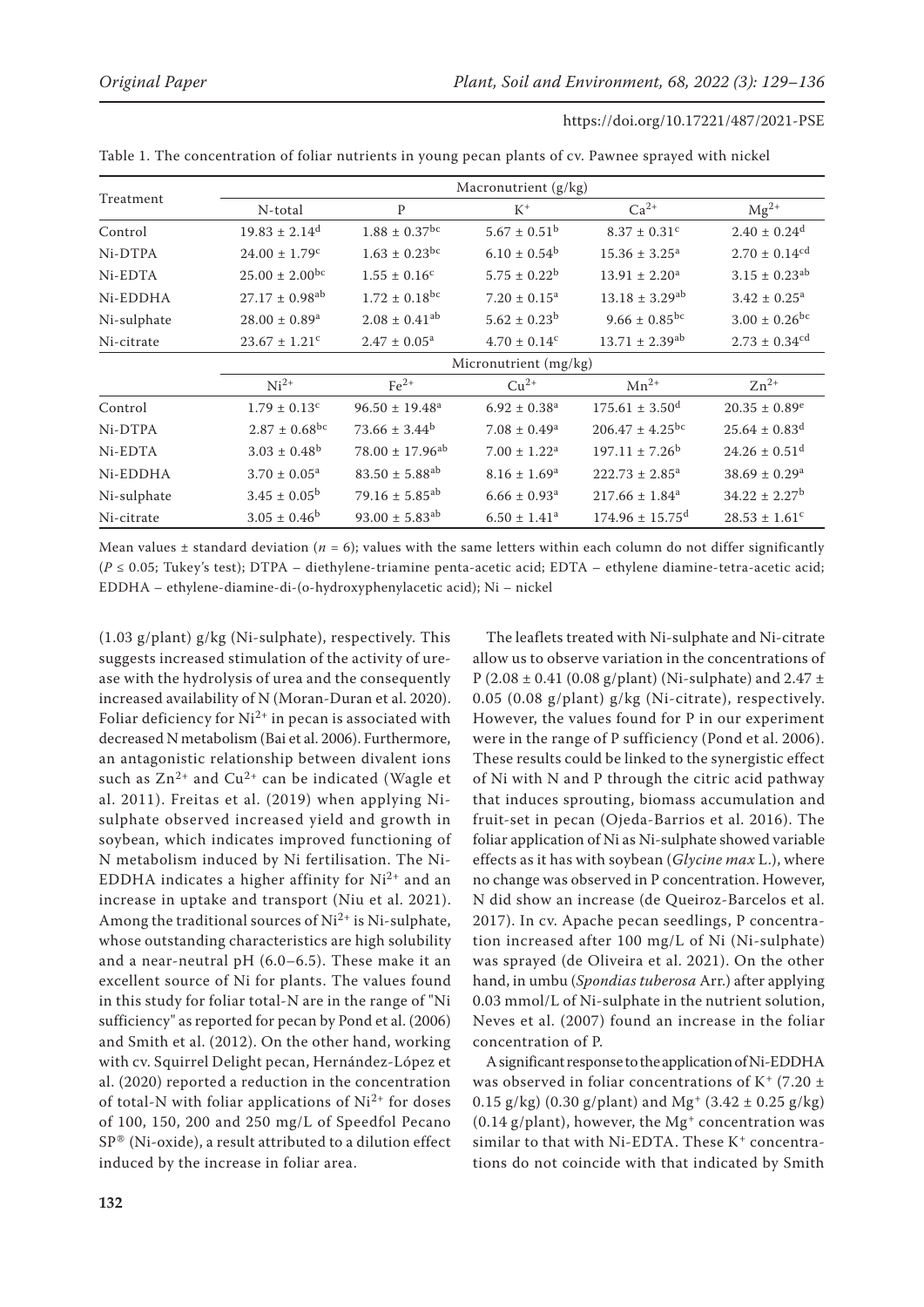et al. (2012). The  $Ca^{2+}$  concentrations were similar in our plants treated with Ni-DTPA, Ni-EDTA or Ni-EDDHA. Previous studies in cv. Western Schley pecan were similar for foliar applications of 2 000 mL of Nickel plus® (Ni-lignosulfonate) and 670 g of Speedflo pecano SP® (Ni-oxide) in 1 000 L of water (Ojeda-Barrios et al. 2016). Likewise, in cv. Apache pecan seedlings the concentrations of  $K^{2+}$  and  $Mg^{2+}$ increased when 100 mg/L of Ni (Ni-sulphate) was sprayed. In contrast, foliar  $Ca^{2+}$  concentration did not show any treatment effects (de Oliveira et al. 2021). Variations in the concentrations of foliar nutrients can be linked to both Ni dose and Ni source (Bai et al. 2006).

Our young pecan plants of cv. Pawnee sprayed with Ni-EDDHA showed higher concentrations of Ni2+  $(3.70 \text{ mg/kg})$   $(0.16 \text{ mg/plant})$ ,  $\text{Mn}^{2+}$   $(222.73 \text{ mg/kg})$ (9.37 mg/plant) and  $Zn^{2+}$  (38.69 mg/kg) (1.62 mg/ plant) compared with the controls. However,  $Mn^{2+}$ levels were similar to the concentration in the Nisulphate plants. On the other hand, Ni-DTPA caused a significant reduction in foliar  $Fe<sup>2+</sup>$  concentration  $(73.66 \pm 3.44 \text{ mg/kg})$   $(2.27 \text{ mg/plant})$ . Concentrations of Cu2+ did not vary significantly among treatments. Similar results were previously reported with cv. Apache pecan seedlings sprinkled with 100 mg/L of NiSO<sub>4</sub> (de Oliveira et al. 2021) where Cu<sup>2+</sup> was not significantly affected. In barley (*Hordeum vulgare* L.) cv. Minorimugi the supply of Ni2+ as 1 to 10 μmol Ni-sulphate in the nutrient solution decreased the concentrations of  $Cu^{2+}$ ,  $Fe^{2+}$ ,  $Mn^{2+}$  and  $Zn^{2+}$  in the shoots (Rahman et al. 2005). Similarly, Freitas et al. (2019) applied NiSO<sub>4</sub>∙6 H<sub>2</sub>O to the soil and found an antagonistic effect between  $Ni^{2+}$  and  $Fe^{2+}$  in the leaves of soy (*Glycine max* L.). There is good evidence that the micronutrient  $Ni^{2+}$  does not use specific cation transporters, and so competes with  $Cu^{2+}$ ,  $Fe^{2+}$ ,  $Mn^{2+}$ 

and  $\text{Zn}^{2+}$ , so inhibiting their uptake and transport (Wagle et al. 2011, de Queiroz-Barcelos et al. 2017).

In adult pecan trees of cv. Western Schley increases in foliar  $Ni^{2+}$ ,  $Cu^{2+}$ ,  $Mn^{2+}$  and  $Zn^{2+}$  have been observed with the foliar applications of 2 000 mL of Nickel plus® (nickel lignosulfonate) and 670 g of Speedflo pecano SP® (Ni-oxide) in 1 000 L of water (Ojeda-Barrios et al. 2016). In other fruit tree species, such as umbus (*Spondias tuberosa* Arr.) significant increases in foliar  $Ni^{2+}$  have been reported with the edaphic applications of 132 g/ha of Ni-sulphate (Neves et al. 2007).

In the present study, with the exception of  $\text{Zn}^{2+}$ (60–150 mg/kg), the values found are similar to the ranges of sufficiency for  $Ni^{2+}$  (> 2.5 mg/kg),  $Mn^{2+}$ (100–2 000 mg/kg), Fe<sup>2+</sup> (50–300 mg/kg) and Cu<sup>2+</sup> (6–30 mg/kg) in Smith et al. (2012). In this sense, the efficiencies of the chelates are linked to their rapid uptake and transport, with the additional advantage of minimising the relative cost of applications and the environmental impacts associated with conventional fertilisers (Niu et al. 2021).

Abiotic stress in pecan trees can be quantified in terms of the concentration of leaf chlorophyll, however, its accumulation and synthesis are affected by foliar applications of  $\text{Zn}^{2+}$ ,  $\text{Mn}^{2+}$ ,  $\text{Fe}^{2+}$ and Ni2+ (Ojeda-Barrios et al. 2016, Freitas et al. 2019, Ma et al. 2019, Balandrán-Valladares et al. 2021). In this regard, Ojeda-Barrios et al. (2016) when applying lignosulfonate and Ni-oxide in pecan cv. Western Schley reported an increase in the concentration of chlorophyll determined using SPAD 502. Under the conditions of our experiment, the young cv. Pawnee trees did not show significant variations in chlorophyll concentration, where values fluctuated between  $35.56 \pm 1.29$  and  $42.40 \pm 5.19$  µg/g (Table 2). The solvent used to extract the photosynthetic pig-

| Treatment   | TChl                          | TC                            | LA                             | DW                            |
|-------------|-------------------------------|-------------------------------|--------------------------------|-------------------------------|
|             | (mg/kg)                       |                               | $\rm (cm^2)$                   | (g/plant)                     |
| Control     | $35.56 \pm 1.29^{\circ}$      | $3.38 \pm 0.49$ <sup>ab</sup> | $15.50 \pm 1.42^{\circ}$       | $23.67 \pm 0.54^e$            |
| Ni-DTPA     | $41.09 \pm 4.16^a$            | $2.59 \pm 1.08^{\rm b}$       | $19.48 \pm 8.68$ <sup>bc</sup> | $30.85 \pm 0.57$ <sup>d</sup> |
| Ni-EDTA     | $40.00 \pm 2.73$ <sup>a</sup> | $2.42 + 0.17^b$               | $16.92 + 2.38$ <sup>bc</sup>   | $36.20 \pm 0.93^{\rm b}$      |
| Ni-EDDHA    | $41.45 \pm 6.10^a$            | $3.67 \pm 0.78$ <sup>a</sup>  | $27.28 \pm 2.20^a$             | $42.08 \pm 0.59$ <sup>a</sup> |
| Ni-sulphate | $42.40 \pm 5.19^{\circ}$      | $3.45 \pm 0.49^a$             | $22.85 \pm 1.51$ <sup>ab</sup> | $36.72 \pm 1.08^{\circ}$      |
| Ni-citrate  | $40.81 \pm 4.65^{\circ}$      | $3.75 \pm 0.49^a$             | $19.03 \pm 2.55$ <sup>bc</sup> | $33.33 \pm 1.0^{4c}$          |

Table 2. Photosynthetic pigments, leaflet area and dry weight in young pecan plants of cv. Pawnee sprayed with nickel

Mean values  $\pm$  standard deviation ( $n = 6$ ); values with the same letters within each column do not differ significantly (*P* ≤ 0.05; Tukey's test); TChl – total chlorophyll; TC – total carotenoids; LA – leaflet area; DW – dry weight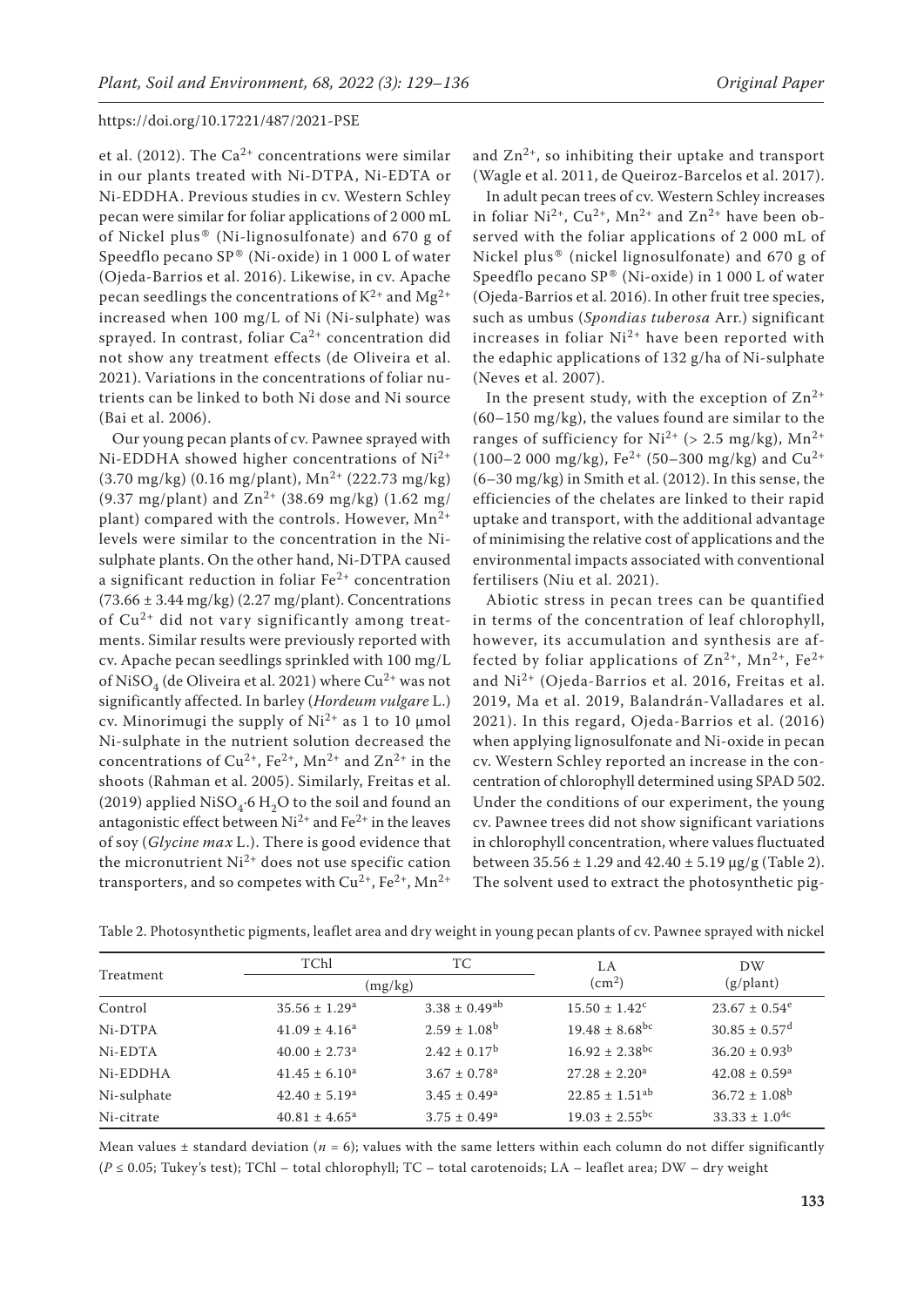ments, the phenological state and tree age, as well as the dose, solubility, spray drop size and drop volume and Ni source are all factors that affect the response of pecan leaflets to Ni applications. Freitas et al. (2019) demonstrated the active participation of Ni in photosynthesis as a photoprotector against the oxidation of chlorophylls *a* and *b* and also of the accessory pigments, including carotenoids. Another important factor in the functional performance of Ni is associated with the interaction with  $Cu^{2+}$ , as indicated by Wagle et al. (2011). The values obtained for TChl concentration are similar to those reported by Balandrán-Valladares et al. (2021).

On the other hand, there is a relationship between chlorophyll concentration and the expression of accessory pigments, including carotenoids. Our young pecan plants sprayed with Ni-DTPA and Ni-EDTA showed decreases in TC concentration (Table 2). In this sense, the use of foliar sprays of these chelates could offer a valid option for minimising the abiotic stress-induced by Ni deficits. We are unaware of studies in pecan that indicate that changes in the concentration of TC could be associated with foliar applications of  $Ni<sup>2+</sup>$ . However, correlations have been reported between the optimal performance of photosynthesis and tissue concentrations of  $\text{Zn}^{2+}$ , whose values in this study were maintained in the deficiency range  $(24.26 \pm 0.51 - 38.69 \pm 0.29 \text{ mg/g})$ (Smith et al. 2012). It would be worthwhile to carry out new evaluations with other doses, application times and at different phenological stages to expand our understanding of the effects of  $Ni^{2+}$  on the behaviour of carotenoids in pecan leaflets.

Among the factors determining the optimal level of solar radiation and the synthesis of photoassimilates is leaf area (Balandrán-Valladares et al. 2021). In our study, a LA value of  $27.28 \pm 2.20$  cm<sup>2</sup> was obtained with Ni-EDDHA and  $22.85 \pm 1.51$  cm<sup>2</sup> with Ni-sulphate (Table 2). These results are in contrast with previous studies by Wagle et al. (2011) and Moran-Duran et al. (2020) with cv. Pawnee trees (8 and 3 years old, respectively) with foliar applications of Ni-sulphate (0.78 mL/L, 0.055 g/L and 82.3 g/ha) and 1.9 mL/L of Nickel plus® (nickel lignosulfonate). However, our results are similar to those reported in adult pecan trees of cv. Squirrel Delight by Hernández-López et al. (2020) when applying 100 mg Ni-oxide/L. The same authors did not observe an effect of increasing doses from 150, 200 to 250 mg/L. Variation in leaflet area is determined by multiple factors, including Ni dose, number of applications, pecan cultivar, phenological stage, and tree age. It is important to emphasise that Ni uptake is associated with the formation of stable chelates that increase the efficiency of use for Ni (Niu et al. 2020).

The optimal growth and development of the canopy of a fruit tree, including of pecan, is realised when roots are healthy and uptake of water and nutrients is adequate (Aburto-González et al. 2021). Among the Ni chelates, Ni-EDDHA significantly increased the dry weights of the young plant with a value of  $42.08 \pm$ 0.59 g/plant (Table 2). An earlier study in pecans cv. Pawnee receiving foliar sprays of Ni-sulphate (0.78 mL/L) showed a similar behaviour (Wagle et al. 2011). Values of LA are similar to those obtained in cv. Western Schley pecan seedlings by Balandrán-



Figure 1. Urease activity in young pecan plants of cv. Pawnee sprayed with nickel. Bars with the same letter are equal ( $P \le 0.05$ ; Tukey's test). Error bars represent standard deviations ( $n = 6$ ). DTPA – diethylene-triamine penta-acetic acid; EDTA – ethylene diamine-tetra-acetic acid; EDDHA – ethylene-diamine-di-(o-hydroxyphenylacetic acid); Ni – nickel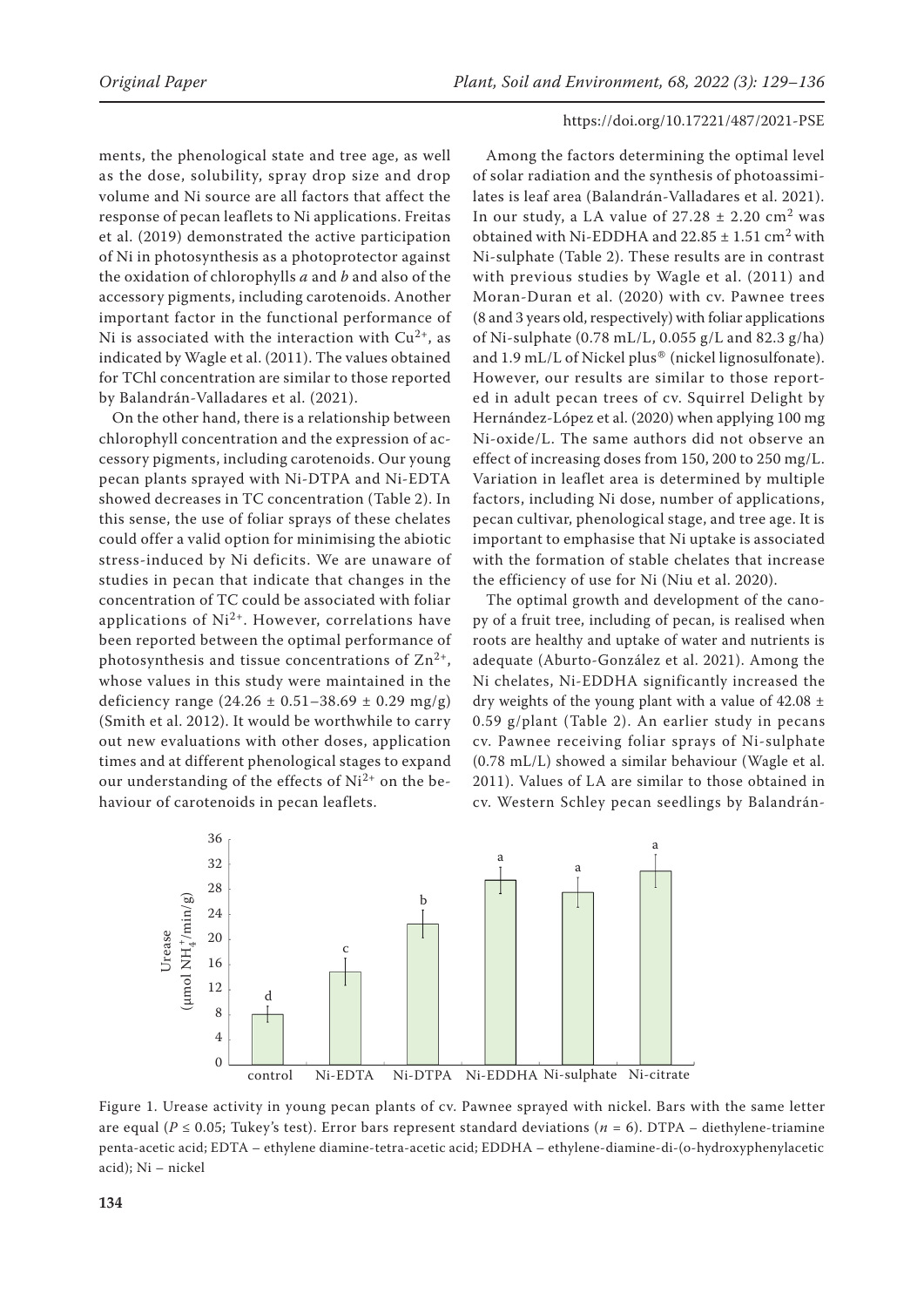|           | Urease                        | LA                 | TChl      | TC       |
|-----------|-------------------------------|--------------------|-----------|----------|
|           | (µmol $NH_4^+/\text{min/g}$ ) | (cm <sup>2</sup> ) | (mg/kg)   |          |
| N-total   | $0.615**$                     | $0.514**$          | 0.291     | 0.102    |
| P         | 0.177                         | $-0.040$           | $-0.086$  | $0.402*$ |
| $K^+$     | $-0.030$                      | $0.350*$           | 0.102     | 0.018    |
| $Ca2+$    | 0.325                         | $-0.122$           | $-0.134$  | $-0.011$ |
| $Mg^{2+}$ | $0.620**$                     | $0.444**$          | 0.261     | 0.142    |
| $Fe2+$    | $-0.235$                      | $-0.140$           | $-0.221$  | 0.213    |
| $Cu^{2+}$ | $-0.041$                      | 0.306              | 0.007     | 0.058    |
| $Mn^{2+}$ | 0.297                         | $0.541**$          | 0.310     | 0.047    |
| $Zn^{2+}$ | $0.582**$                     | $0.710**$          | $0.354*$  | 0.291    |
| $Ni2+$    | $0.742**$                     | $0.602**$          | $0.479**$ | 0.052    |

Table 3. Pearson's correlation coefficients for foliar nutrients and some parameters evaluated in young pecan plants of cv. Pawnee sprayed with nickel

LA – leaflet area; TChl – total chlorophyll; TC – total carotenoids;  $P \le 0.05$ ,  $*P \le 0.05$ 

Valladares et al. (2021). Likewise, similar behaviour has been observed in shoots and roots of soybean (*Glycine max* L.) genotype TMG2158 with edaphic applications of NiSO<sub>4</sub> (3.0 mg/kg) (Freitas et al. 2019). As previously mentioned, Ni is a micronutrient that affects the stability of chlorophyll and so can support the synthesis of essential organic compounds for the growth of new leaflets (Queiroz-Barcelos et al. 2017).

**Urease activity.** The enzyme urease plays an important role in urea hydrolysis and so contributes to N metabolism in plants (Ojeda-Barrios et al. 2016, de Queiroz-Barcelos et al. 2017). The urease activity in our leaflets treated with different Ni sources varied between  $14.84 \pm 1.27$  and  $30.93 \pm 2.62$  µmol  $NH_4^+/\text{min/g}$ , where the maximum values were obtained with Ni-citrate, Ni-EDDHA and Ni-sulphate  $(P \le 0.05)$  (Figure 1). In this sense, the availability of  $Ni<sup>2+</sup>$  is affected by the plant tissue pH but associated with citrate tends to stabilise (Rahman et al. 2005). Urease is activated by the two  $Ni^{2+}$  atoms, so a Ni deficiency can block or reduce the activity of this enzyme (Rodríguez-Jiménez et al. 2016). Pecan trees are often found to be Ni-deficient. These can develop leaflets with "mouse ear" symptoms which are associated with the roles of Ni in the configurations of a number of enzymes, including urease (Bai et al. 2006). Urease participates in the catabolic pathway of ureides, the urea cycle, the citric acid cycle, amino acid synthesis and the carbon-nitrogen relationship (Polacco et al. 2013).

Other reports offer similar results with the pecan cvs. Western Schley and Apache when sprayed with lignosulfonate (2 000 mL/1 000 L, Nickel Plus®) (Ojeda-Barrios et al. 2016) and Ni-sulphate (100 mg/L) (de Oliveira et al. 2021). Thus, the monitoring and correction with Ni of the "mouse ear" symptom can be observed 12 days after the Ni application with the normal growth of the shoots, i.e., with no signs of marginal necrosis (Hernández-Lopez et al. 2020, de Oliveira et al. 2021). Likewise, there is evidence in soybean (*Glycine max* L.) and chilacayote (*Cucurbita ficifolia* Bouché) of the role played by interaction between Ni and urease activity in the assimilation of N (Almanza et al. 2009, Lucasynski-Carlim et al. 2019).

On the other hand, after N and  $Zn^{2+}$ , Ni<sup>2+</sup> plays a key role in determining the commercial productivity of a pecan orchard. In our study, the highest Pearson's correlation values between the various parameters evaluated was for urease and total-N (0.615), urease and Mg<sup>2+</sup> (0.620), urease and  $Zn^{2+}$  (0.297), urease and  $Ni^{2+}$  (0.742), LA and total-N (0.514), LA and K<sup>+</sup> (0.350), LA and Mg<sup>2+</sup> (0.444), LA and Mn<sup>2+</sup> (0.541), LA and  $Zn^{2+}$  (0.710), LA and Ni<sup>2+</sup> (0.602), TChl and  $Zn^{2+}$  (0.354), TChl and Ni<sup>2+</sup> (0.479), and TC and P (0.402) (Table 3). Pecan is perhaps the only Nideficient woody species, where the Ni and urease interaction and its effects on the reduction in leaflet growth have been investigated in any depth (Bai et al. 2007, Polacco et al. 2013, Hernández-López et al. 2020). Likewise, Ni is a micronutrient that serves as a photoprotector against the oxidation of chlorophyll (Freitas et al. 2019). On the other hand, the severity of Ni-deficiency is related to the optimal concentration of  $\text{Zn}^{2+}$  or  $\text{Cu}^{2+}$  in the plant tissue (Wagle et al. 2011, Ghasemi et al. 2013, Ma et al. 2019).